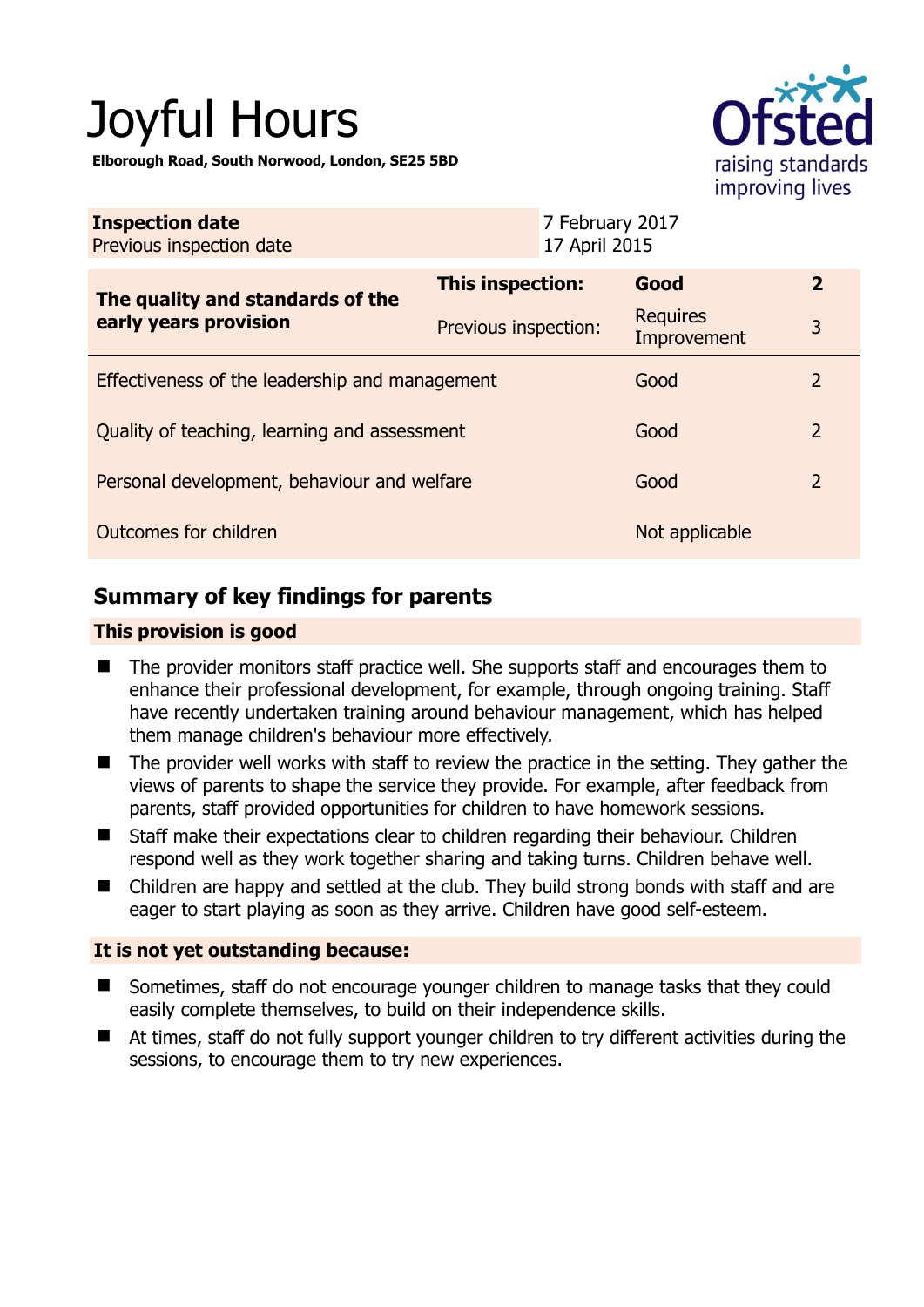## **What the setting needs to do to improve further**

#### **To further improve the quality of the early years provision the provider should:**

- make the most of opportunities for children to build on their independence skills and manage even more tasks by themselves
- **P** provide more encouragement for children to take part in a wider variety of activities to build their confidence in trying new experiences.

#### **Inspection activities**

- The inspector observed the children in the main play areas and garden.
- $\blacksquare$  The inspector spoke with the provider, staff and children at appropriate times during the inspection.
- $\blacksquare$  The inspector took into account the views of parents.
- The inspector sampled documents, including first-aid qualifications, public liability insurance and safeguarding policies and procedures.

#### **Inspector**

Rebecca Hurst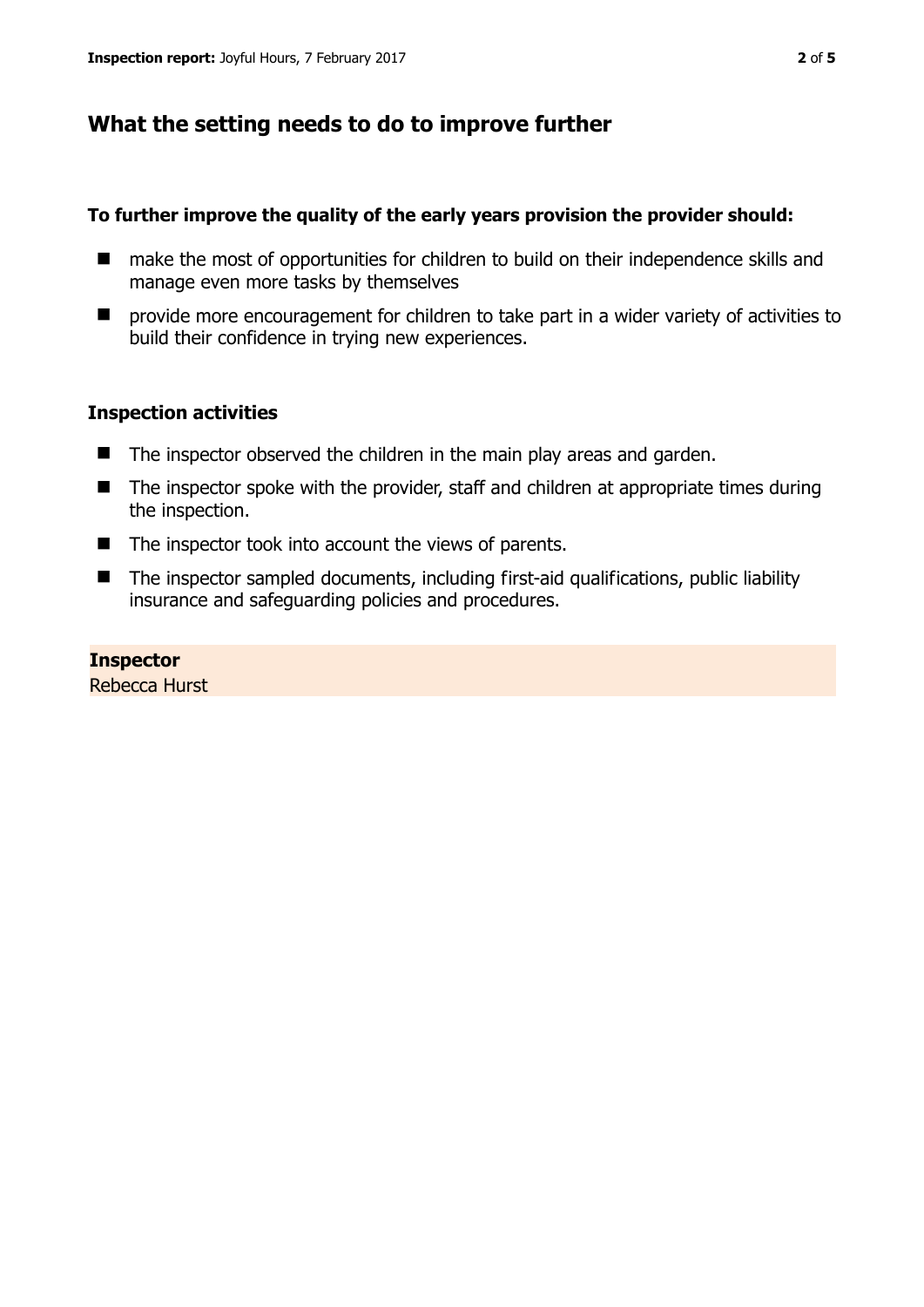#### **Effectiveness of the leadership and management is good**

Safeguarding is effective. The provider and staff are fully aware of the procedures to follow if they have any concerns about children's safety and well-being. Staff keep up to date with any changes to legislation to keep children safe. Staff are deployed effectively and supervise children well to help to keep them safe. The provider has made improvements since the last inspection. For example, staff have completed first-aid training and the provider has up-to-date public insurance. Partnership with parents is good. Staff regularly share information with parents about what their children have been doing at the club.

#### **Quality of teaching, learning and assessment is good**

Staff provide activities that complement children's learning at school. For example, children enjoy using the computer to test their literacy skills. They learn how to move the mouse to position the cursor and write letters on the screen. Staff talk to the children about the sounds letters make, and encourage them to sound them out as they write. Staff work with the local schools to share information about the children and what they achieve at the club, providing good continuity of care for the children. Staff work with the children to find out what they like to do. For instance, children enjoy role play and using play dough to make different items of food, so staff provide these activities. Children have good relationships with staff and happily talk to them about how they are making their favourite foods, for example.

#### **Personal development, behaviour and welfare are good**

Staff give children some responsibilities in the setting, such as preparing for snack time. Staff seek children's views. For example, staff changed the menus after talking to children about what they like. Staff respect children's opinions, and children are confident to share their views. Children show great excitement when their favourite food is on the menu. Older children support their younger friends extremely well, such as making sure that they have a drink during snack times. This helps to encourage younger children's confidence in working with older children. Children enjoy a plentiful range of healthy snacks. They help themselves to vegetables and fruits, sharing well with others. Children have good manners. Children participate in various physical activities and regular exercise. For example, they enjoy football and riding scooters outside.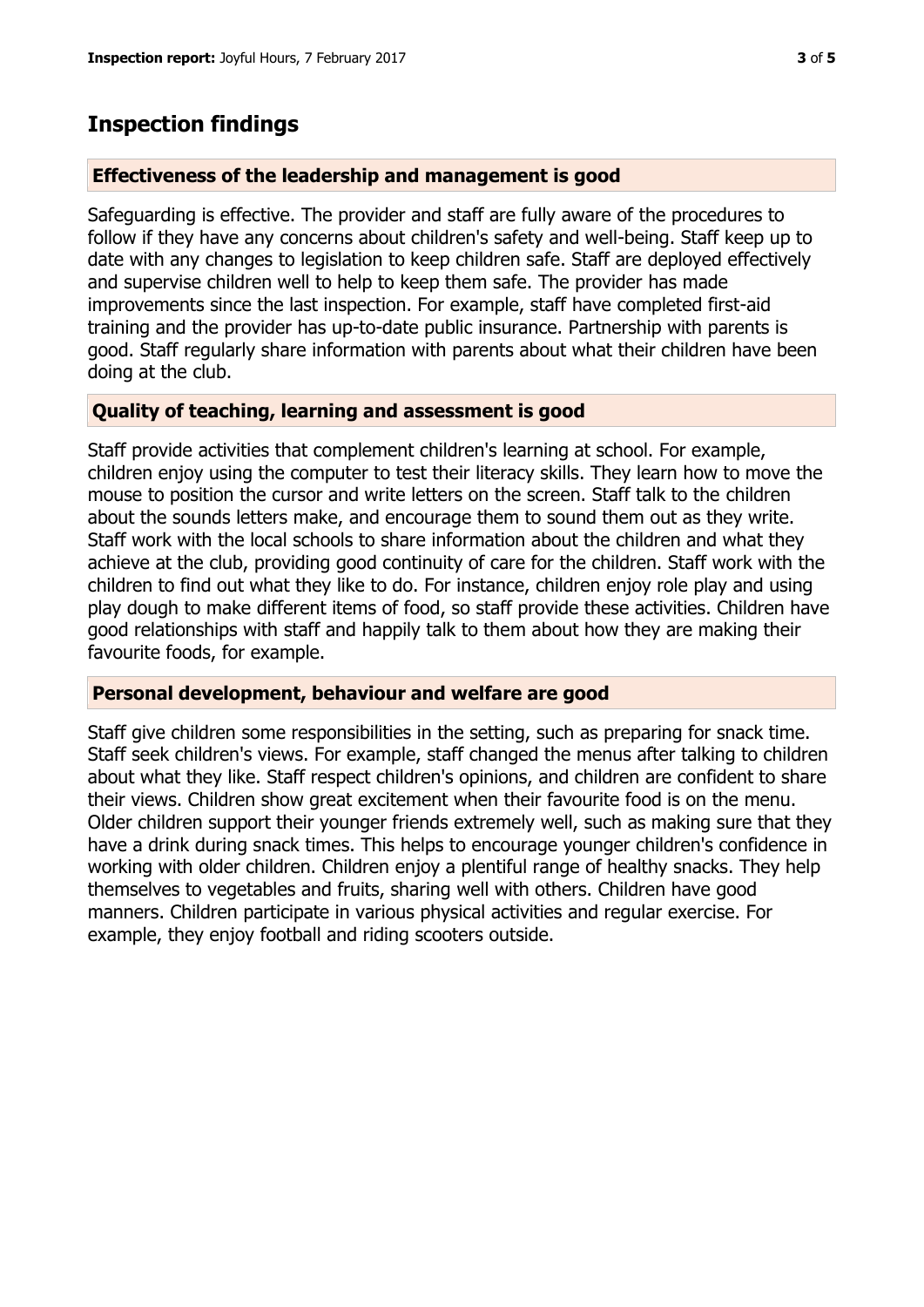### **Setting details**

| Unique reference number                             | EY442694                                                                             |  |
|-----------------------------------------------------|--------------------------------------------------------------------------------------|--|
| <b>Local authority</b>                              | Croydon                                                                              |  |
| <b>Inspection number</b>                            | 1054706                                                                              |  |
| <b>Type of provision</b>                            | Out of school provision                                                              |  |
| Day care type                                       | Childcare - Non-Domestic                                                             |  |
| <b>Registers</b>                                    | Early Years Register, Compulsory Childcare<br>Register, Voluntary Childcare Register |  |
| Age range of children                               | $4 - 8$                                                                              |  |
| <b>Total number of places</b>                       | 20                                                                                   |  |
| Number of children on roll                          | 9                                                                                    |  |
| Name of registered person                           | Akpene Afi Avorkliyah                                                                |  |
| <b>Registered person unique</b><br>reference number | RP906802                                                                             |  |
| Date of previous inspection                         | 17 April 2015                                                                        |  |
| <b>Telephone number</b>                             | 07954410161                                                                          |  |

Joyful Hours registered in 2011. The setting offers after-school care to children who attend the nursery and three other local schools. It is located in South Norwood, in the London Borough of Croydon. It is open Monday to Friday, between the hours of 3.30pm and 6pm, term time only. There are four members of staff employed, including the manager, two of whom hold level 3 childcare qualifications.

This inspection was carried out by Ofsted under sections 49 and 50 of the Childcare Act 2006 on the quality and standards of provision that is registered on the Early Years Register. The registered person must ensure that this provision complies with the statutory framework for children's learning, development and care, known as the early years foundation stage.

Any complaints about the inspection or the report should be made following the procedures set out in the guidance 'Complaints procedure: raising concerns and making complaints about Ofsted', which is available from Ofsted's website: www.gov.uk/government/organisations/ofsted. If you would like Ofsted to send you a copy of the guidance, please telephone 0300 123 4234, or email enquiries@ofsted.gov.uk.